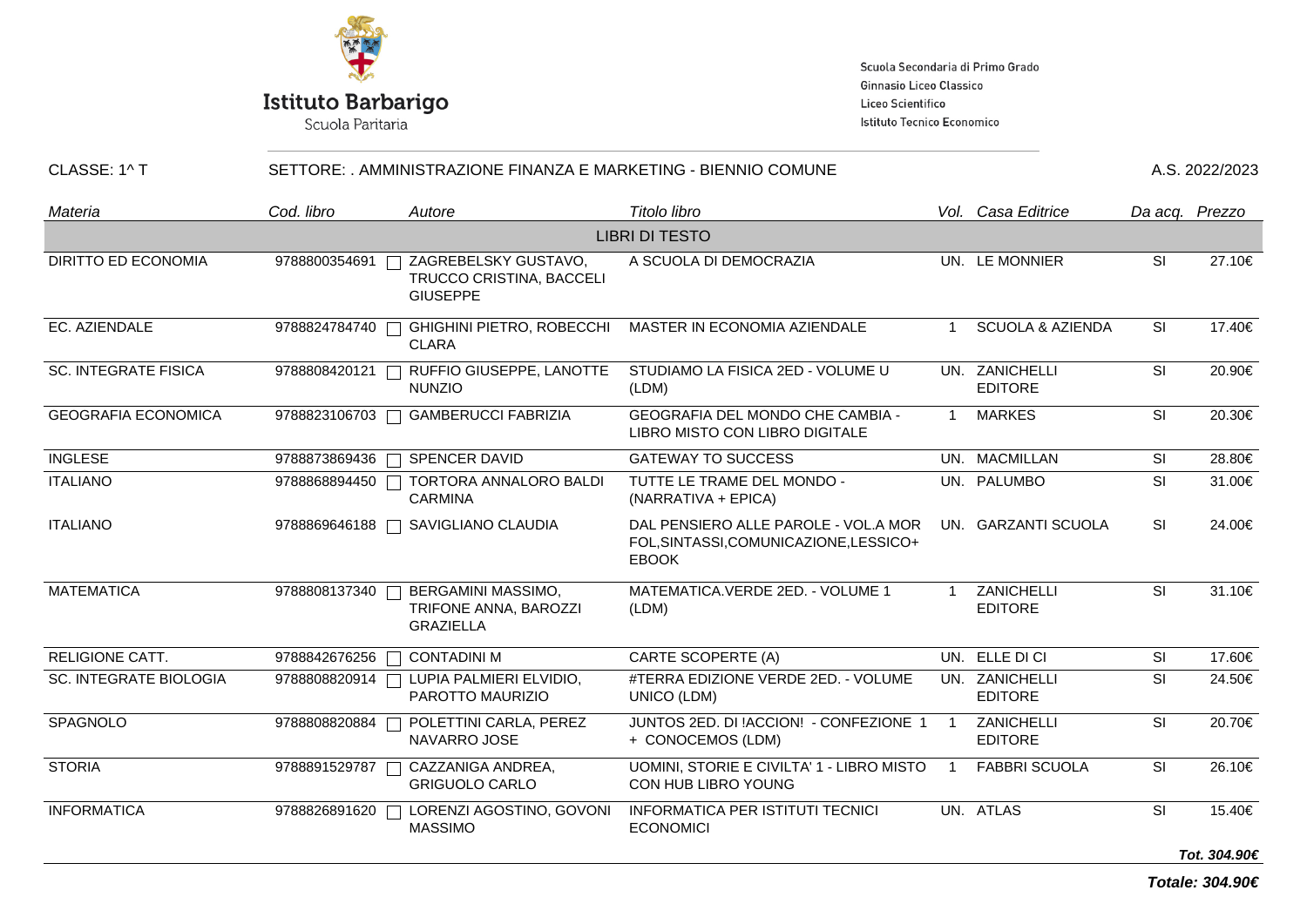

# **Istituto Barbarigo**<br>Scuola Paritaria

Scuola Secondaria di Primo Grado Ginnasio Liceo Classico Liceo Scientifico Istituto Tecnico Economico

#### CLASSE: 2^ T SETTORE: . AMMINISTRAZIONE FINANZA E MARKETING - BIENNIO COMUNE 4.S. 2022/2023

| Materia                       | Cod. libro    | Autore                                                                       | Titolo libro                                                            |                | Vol. Casa Editrice               | Da acq. Prezzo |              |  |
|-------------------------------|---------------|------------------------------------------------------------------------------|-------------------------------------------------------------------------|----------------|----------------------------------|----------------|--------------|--|
| <b>LIBRI DI TESTO</b>         |               |                                                                              |                                                                         |                |                                  |                |              |  |
| <b>SC. INTEGRATE BIOLOGIA</b> | 9788808320599 | SARACENI SILVIA, STRUMIA<br><b>GIORGIO</b>                                   | # VITA 2ED. - VOL. UNICO (LDM)                                          |                | UN. ZANICHELLI<br><b>EDITORE</b> | SI             | 26.60€       |  |
| <b>SC. INTEGRATE CHIMICA</b>  | 9788808320506 | VALITUTTI GIUSEPPE,<br>FALASCA MARCO, AMADIO<br>PATRIZIA                     | SCOPRIRE LA CHIMICA - VOLUME UNICO<br>(LDM)                             |                | UN. ZANICHELLI<br><b>EDITORE</b> | <b>SI</b>      | 20.40€       |  |
| EC. AZIENDALE                 | 9788824784801 | GHIGHINI PIETRO, ROBECCHI<br><b>CLARA</b>                                    | MASTER IN ECONOMIA AZIENDALE                                            |                | 2 SCUOLA & AZIENDA               | SI             | 17.40€       |  |
| <b>GEOGRAFIA ECONOMICA</b>    | 9788823106710 | <b>GAMBERUCCI FABRIZIA</b>                                                   | GEOGRAFIA DEL MONDO CHE CAMBIA -<br>LIBRO MISTO CON LIBRO DIGITALE      |                | 2 MARKES                         | SI             | 20.30€       |  |
| <b>INFORMATICA</b>            | 9788836007769 | CAMAGNI PAOLO, NIKOLASSY<br><b>RICCARDO</b>                                  | NUOVO INFORMATICA & IMPRESA<br><b>EDIZIONE BLU</b>                      |                | UN. HOEPLI                       | SI             | 22.90€       |  |
| <b>INGLESE</b>                | 9788853018786 | THOMAS A O'DELL F,<br><b>GREENWOOD A BRELSTAFF</b><br>T, ZANELLA A MAXWELL C | IN TIME - STUDENT'S BOOK & WORKBOOK 2<br>+ TAVOLA DEI VERBI +           | $\overline{2}$ | <b>CIDEB - BLACK CAT</b>         | <b>SI</b>      | 29.70€       |  |
| <b>MATEMATICA</b>             | 9788808725820 | BERGAMINI MASSIMO,<br><b>BAROZZI GRAZIELLA</b>                               | MATEMATICA.VERDE 2ED. - VOLUME 2 (LD)                                   | $2^{\circ}$    | ZANICHELLI<br><b>EDITORE</b>     | SI             | 29.70€       |  |
| SPAGNOLO                      | 9788808474834 | POLETTINI CARLA, PEREZ<br>NAVARRO JOSE                                       | JUNTOS 2ED. DI !ACCION! - CONFEZIONE<br>VOLUME 2 + PONTE A PRUEBA (LDM) |                | 2 ZANICHELLI<br><b>EDITORE</b>   | SI             | 20.90€       |  |
| <b>STORIA</b>                 | 9788891528445 | CAZZANIGA ANDREA,<br><b>GRIGUOLO CARLO</b>                                   | UOMINI, STORIE E CIVILTA' 2 - LIBRO MISTO<br>CON HUB LIBRO YOUNG        | $2^{\circ}$    | <b>FABBRI SCUOLA</b>             | SI             | 24.10€       |  |
|                               |               |                                                                              |                                                                         |                |                                  |                | Tot. 212.00€ |  |
|                               |               |                                                                              | LIBRI GIÀ IN USO DALL'ANNO PRECEDENTE                                   |                |                                  |                |              |  |
| <b>ITALIANO</b>               | 9788868894450 | TORTORA ANNALORO BALDI<br><b>CARMINA</b>                                     | TUTTE LE TRAME DEL MONDO -<br>(NARRATIVA + EPICA)                       |                | UN. PALUMBO                      | <b>NO</b>      | 31.00€       |  |
| <b>ITALIANO</b>               | 9788869104084 | LUCA SERIANNI, VALERIA<br>DELLA VALLE, GIUSEPPE<br><b>PATOTA</b>             | ITALIANO PLURALE EDIZIONE VERDE CON<br><b>IMPARAFACILE</b>              |                | UN. B.MONDADORI                  | <b>NO</b>      | 26.80€       |  |
| <b>RELIGIONE CATT.</b>        | 9788842676256 | <b>CONTADINI M</b>                                                           | <b>CARTE SCOPERTE (A)</b>                                               |                | UN. ELLE DI CI                   | <b>NO</b>      | 17.60€       |  |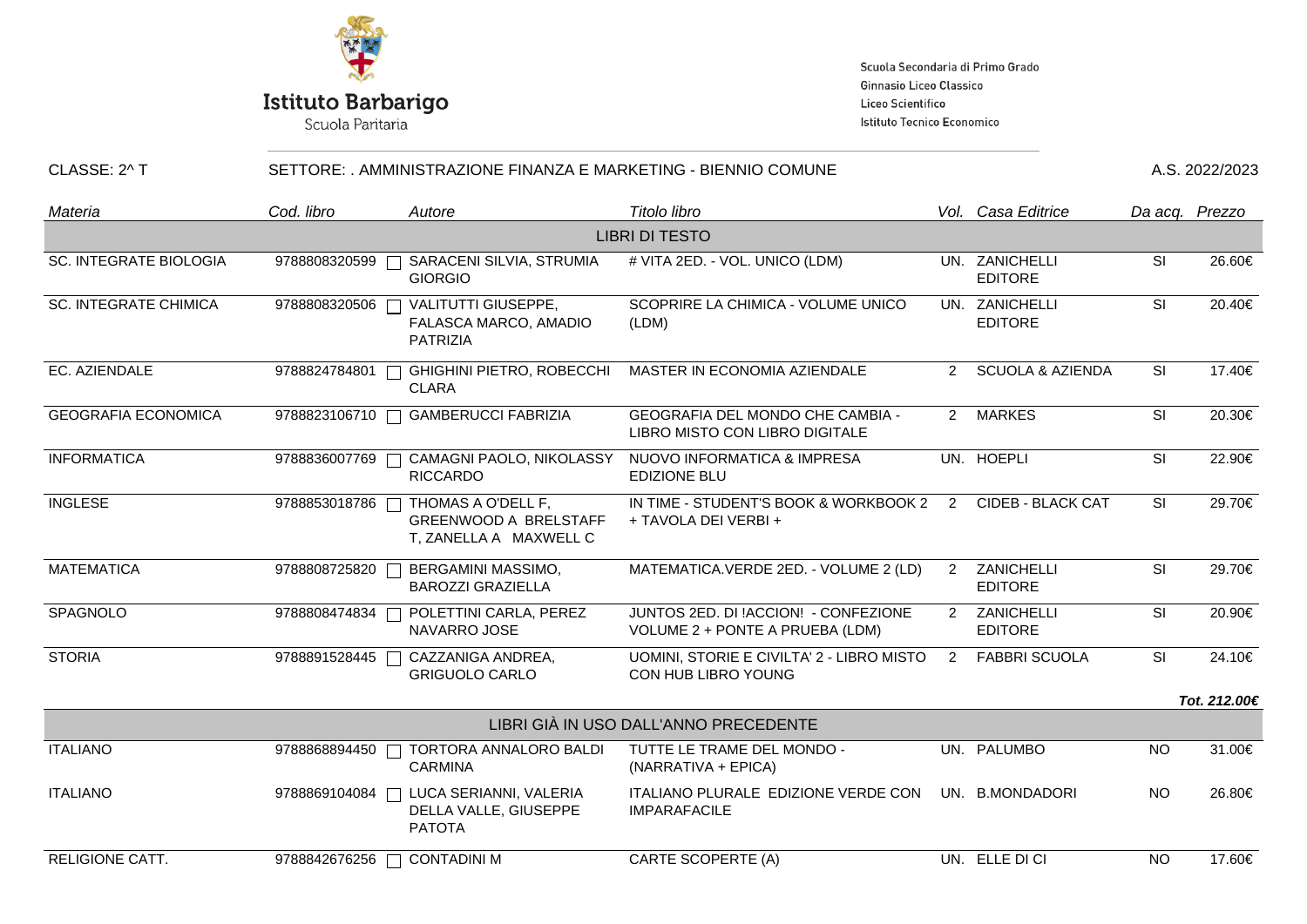| DIRITTO ED ECONOMIA | $\Box$ ZAGREBELSKY GUSTAVO,<br>9788800354752 $\Gamma$<br>TRUCCO CRISTINA, BACCELI<br><b>GIUSEPPE</b> | A SCUOLA DI DEMOCRAZIA | UN. LE MONNIER | NO | 28.30€ |
|---------------------|------------------------------------------------------------------------------------------------------|------------------------|----------------|----|--------|
|                     |                                                                                                      |                        |                |    |        |

**Tot. 103.70€**

**Totale: 315.70€**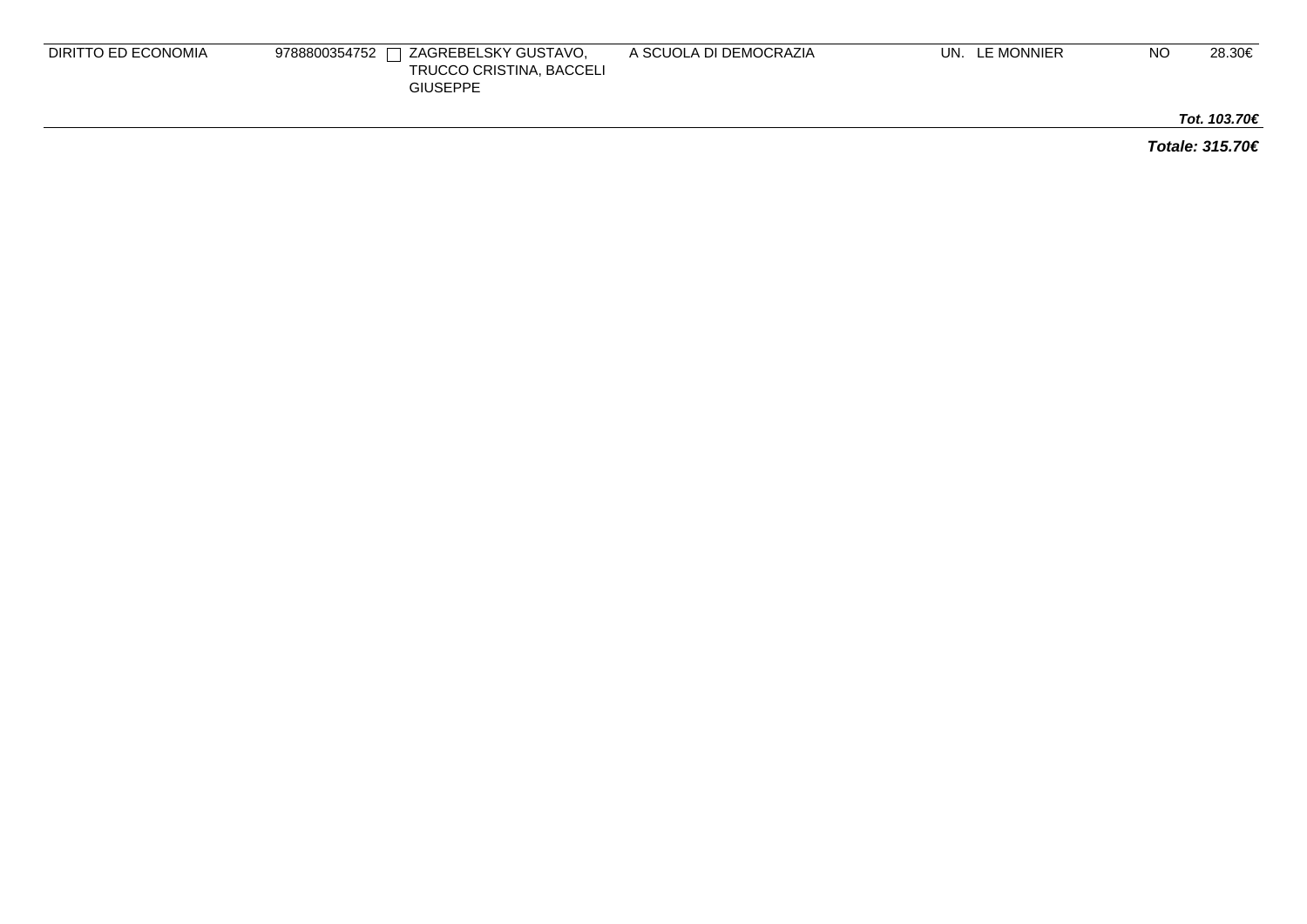

Scuola Paritaria

Scuola Secondaria di Primo Grado Ginnasio Liceo Classico Liceo Scientifico Istituto Tecnico Economico

#### CLASSE: 3^ T SETTORE: . AMMINISTRAZIONE FINANZA E MARKETING - TRIENNIO

| Materia               | Cod. libro    | Autore                                                               | Titolo libro                                                                               |                          | Vol. Casa Editrice                 |           | Da acq. Prezzo  |  |
|-----------------------|---------------|----------------------------------------------------------------------|--------------------------------------------------------------------------------------------|--------------------------|------------------------------------|-----------|-----------------|--|
| <b>LIBRI DI TESTO</b> |               |                                                                      |                                                                                            |                          |                                    |           |                 |  |
| <b>DIRITTO</b>        |               | 9788808220950   RONCHETTI PAOLO                                      | CORSO DI DIRITTO 3ED - DIRITTO 3ED<br>CIVILE E COMMERCIALE (LDM)                           |                          | ZANICHELLI<br><b>EDITORE</b>       | <b>SI</b> | 31.50€          |  |
| EC. AZIENDALE         | 9788824785440 | <b>GHIGINI PIETRO, ROBECCHI</b><br>CLARA, CREMASCHI LAURA            | <b>DENTRO L'IMPRESA</b>                                                                    | -1                       | <b>SCUOLA &amp; AZIENDA</b>        | <b>SI</b> | 37.70€          |  |
| EC. POLITICA          | 9788808320957 | RONCHETTI PAOLO                                                      | ECONOMIA, IMPRESA, MERCATI 3ED. -<br><b>VOLUME UNICO (LDM)</b>                             |                          | UN. ZANICHELLI<br><b>EDITORE</b>   | <b>SI</b> | 28.60€          |  |
| <b>INFORMATICA</b>    | 9788820366407 | CAMAGNI PAOLO, NIKOLASSY<br><b>RICCARDO</b>                          | INFORMATICA PER L'AZIENDA - EDIZIONE<br><b>BLU AMMINISTRAZIONE FINANZA E</b><br>MARKETING. |                          | UN. HOEPLI                         | <b>SI</b> | 22.90€          |  |
| <b>INGLESE</b>        | 9788873869504 | SPENCER DAVID                                                        | <b>GATEWAY TO SUCCESS</b>                                                                  |                          | UN. MACMILLAN                      | <b>SI</b> | 30.75€          |  |
| <b>INGLESE</b>        | 9788853629616 | <b>SMITH ALISON</b>                                                  | BEST PERFORMANCE PREMIUM                                                                   |                          | UN. ELI                            | <b>SI</b> | 29.40€          |  |
| <b>ITALIANO</b>       | 9788830204607 | SAMBUGAR MARTA, SALA'<br><b>GABRIELLA</b>                            | LETTERATURA APERTA - LIBRO MISTO CON<br><b>LIBRO DIGITALE</b>                              | $\overline{\phantom{0}}$ | LA NUOVA ITALIA<br><b>EDITRICE</b> | SI        | 37.40€          |  |
| <b>MATEMATICA</b>     | 9788823346048 | GAMBOTTO ANNAMARIA,<br>CONSOLINI BRUNA, MANZONE<br><b>DANIELE</b>    | MATEMATICA PER INDIRIZZO ECONOMICO -<br>LIBRO MISTO CON OPENBOOK                           | $\overline{\phantom{0}}$ | <b>TRAMONTANA</b>                  | <b>SI</b> | 29.10€          |  |
| SPAGNOLO              | 9788808320575 | PIEROZZI LAURA, CAMPOS<br>CABRERO SONIA, SALVAGGIO<br><b>MANUELA</b> | !TRATO HECHO! - VOLUME UNICO (LDM)                                                         |                          | UN. ZANICHELLI<br><b>EDITORE</b>   | <b>SI</b> | 32.80€          |  |
| <b>STORIA</b>         |               | 9788830203914   MANCA, MANZELLA, VARIARA                             | STORIA PER RIFLETTERE (UNA) - LIBRO<br><b>MISTO CON LIBRO DIGITALE</b>                     |                          | LA NUOVA ITALIA<br><b>EDITRICE</b> | SI        | 30.20€          |  |
|                       |               |                                                                      |                                                                                            |                          |                                    |           | Tot. 310.35€    |  |
|                       |               |                                                                      | LIBRI GIÀ IN USO DALL'ANNO PRECEDENTE                                                      |                          |                                    |           |                 |  |
| RELIGIONE CATT.       | 9788842676256 | <b>CONTADINI M</b>                                                   | CARTE SCOPERTE (A)                                                                         |                          | UN. ELLE DI CI                     | NO.       | 17.60€          |  |
|                       |               |                                                                      |                                                                                            |                          |                                    |           | Tot. 17.60€     |  |
|                       |               |                                                                      |                                                                                            |                          |                                    |           | Totale: 327.95€ |  |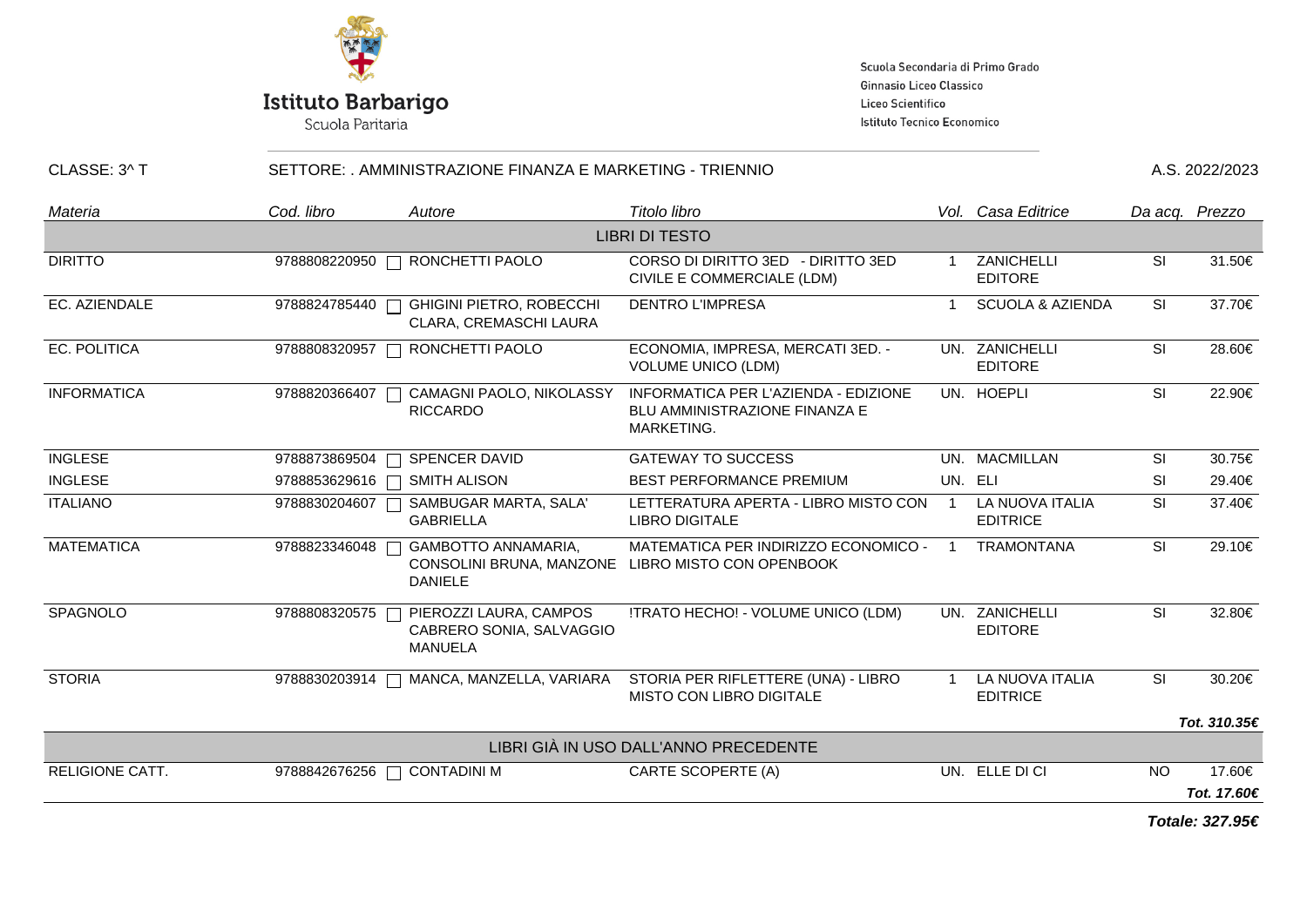

Scuola Paritaria

Scuola Secondaria di Primo Grado Ginnasio Liceo Classico Liceo Scientifico Istituto Tecnico Economico

| CLASSE: 4^ T           |               | SETTORE: , AMMINISTRAZIONE FINANZA E MARKETING - TRIENNIO                |                                                                        |                |                                      |           |                |
|------------------------|---------------|--------------------------------------------------------------------------|------------------------------------------------------------------------|----------------|--------------------------------------|-----------|----------------|
| Materia                | Cod. libro    | Autore                                                                   | Titolo libro                                                           |                | Vol. Casa Editrice                   |           | Da acq. Prezzo |
|                        |               |                                                                          | <b>LIBRI DI TESTO</b>                                                  |                |                                      |           |                |
| EC. AZIENDALE          | 9788824785501 | <b>GHIGINI PIETRO, ROBECCHI</b><br>CLARA, CREMASCHI LAURA                | <b>DENTRO L'IMPRESA</b>                                                |                | 2 SCUOLA & AZIENDA                   | <b>SI</b> | 47.60€         |
| <b>INFORMATICA</b>     | 9788836007769 | CAMAGNI PAOLO, NIKOLASSY<br><b>RICCARDO</b>                              | NUOVO INFORMATICA & IMPRESA<br><b>EDIZIONE BLU</b>                     |                | UN. HOEPLI                           | <b>SI</b> | 22.90€         |
| <b>ITALIANO</b>        | 9788830212312 | SAMBUGAR MARTA, SALA'<br><b>GABRIELLA</b>                                | LETTERATURA APERTA - LIBRO MISTO CON<br><b>LIBRO DIGITALE</b>          | $\overline{2}$ | LA NUOVA ITALIA<br><b>EDITRICE</b>   | SI        | 34.40€         |
| <b>MATEMATICA</b>      | 9788823346086 | <b>GAMBOTTO ANNAMARIA,</b><br>CONSOLINI BRUNA, MANZONE<br><b>DANIELE</b> | MATEMATICA PER INDIRIZZO ECONOMICO -<br>LIBRO MISTO CON OPENBOOK       | 2              | <b>TRAMONTANA</b>                    | <b>SI</b> | 29.80€         |
| SPAGNOLO               | 9788808320575 | PIEROZZI LAURA, CAMPOS<br>CABRERO SONIA, SALVAGGIO<br><b>MANUELA</b>     | !TRATO HECHO! - VOLUME UNICO (LDM)                                     |                | UN. ZANICHELLI<br><b>EDITORE</b>     | <b>SI</b> | 32.80€         |
| <b>STORIA</b>          | 9788830203921 | MANCA, MANZELLA, VARIARA                                                 | STORIA PER RIFLETTERE (UNA) - LIBRO<br><b>MISTO CON LIBRO DIGITALE</b> |                | 2 LA NUOVA ITALIA<br><b>EDITRICE</b> | <b>SI</b> | 28.10€         |
|                        |               |                                                                          |                                                                        |                |                                      |           | Tot. 195.60€   |
|                        |               |                                                                          | LIBRI GIÀ IN USO DALL'ANNO PRECEDENTE                                  |                |                                      |           |                |
| <b>DIRITTO</b>         |               | 9788808220950   RONCHETTI PAOLO                                          | CORSO DI DIRITTO 3ED - DIRITTO 3ED<br>CIVILE E COMMERCIALE (LDM)       |                | ZANICHELLI<br><b>EDITORE</b>         | <b>NO</b> | 31.50€         |
| <b>INGLESE</b>         | 9788873869511 | SPENCER DAVID<br>П                                                       | <b>GATEWAY TO SUCCESS</b><br>$MB + CONT$<br><b>DIGIT</b>               |                | UN. MACMILLAN                        | <b>NO</b> | 25.62€         |
| <b>INGLESE</b>         | 9788853622006 | <b>SMITH ALISON</b><br>П                                                 | BEST PERFORMANCE + PROVE D'ESAME                                       |                | UN. ELI                              | <b>NO</b> | 29.90€         |
| <b>RELIGIONE CATT.</b> | 9788842676256 | <b>CONTADINI M</b>                                                       | CARTE SCOPERTE (A)                                                     |                | UN. ELLE DI CI                       | <b>NO</b> | 17.60€         |
| EC. POLITICA           |               | 9788808320957   RONCHETTI PAOLO                                          | ECONOMIA, IMPRESA, MERCATI 3ED. -<br><b>VOLUME UNICO (LDM)</b>         |                | UN. ZANICHELLI<br><b>EDITORE</b>     | <b>NO</b> | 28.60€         |
|                        |               |                                                                          |                                                                        |                |                                      |           | Tot. 133.22€   |

**Totale: 328.82€**